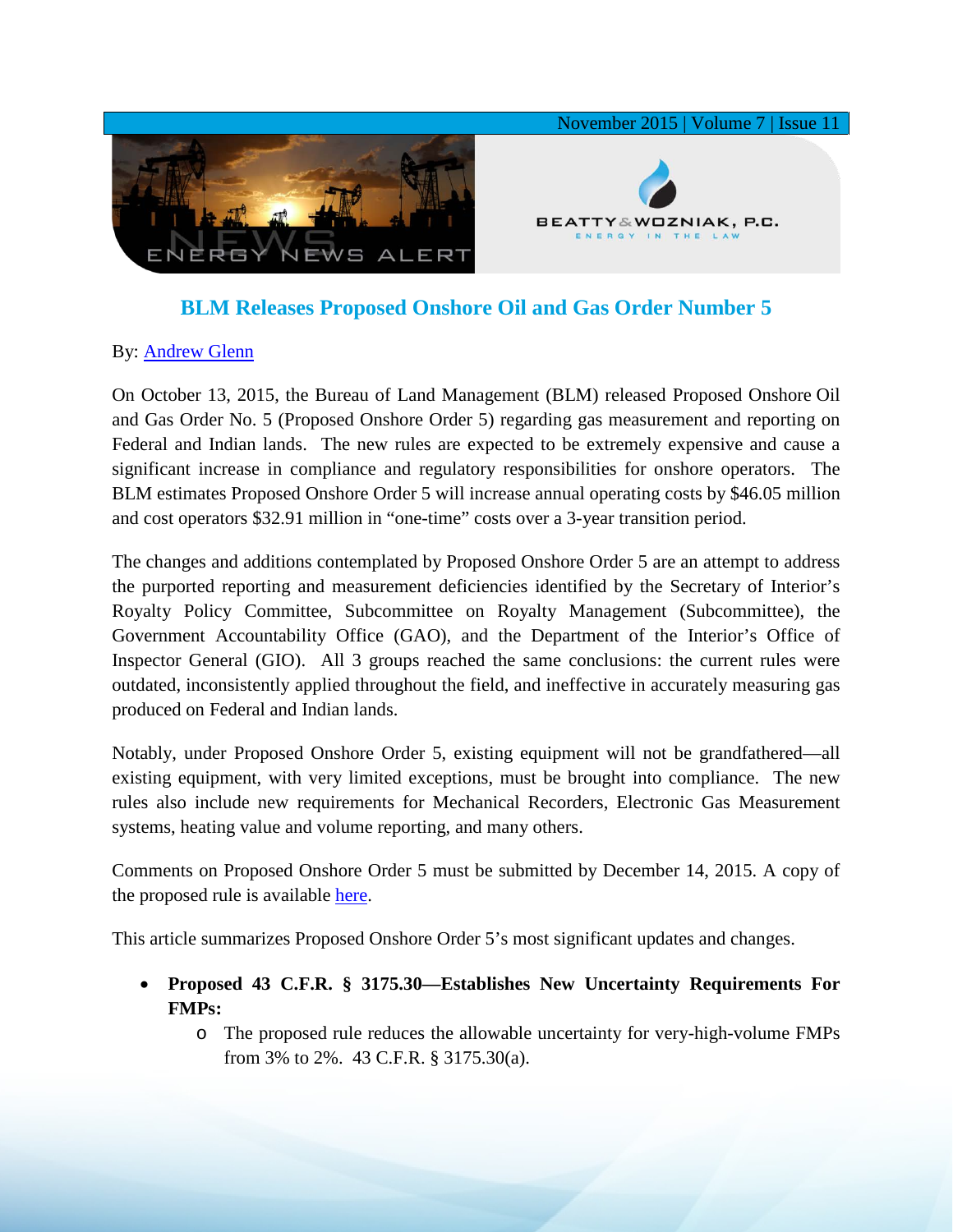- This requirement is estimated by the BLM to affect 50% of very-highvolume FMPS, most of which will require the installation of a small diameter orifice plate.
- **Existing statewide Notice to Lessees (NTLs), which use the 3%** requirement for all meters measuring more than 100 Mcf/day, will be superseded by this rule.
- o Proposed § 3175.30(b) introduces new uncertainty limits for the measurement of heating value:
	- For high-volume FMPs and very-high-volume FMPs, the annual average heating value uncertainty must be within 2% and 1% respectively.
- o No statistical significant bias is allowed for all FMPs, with the exception of marginal FMPs. 43 C.F.R. § 3175.30(c).
- **Proposed 43 C.F.R. §§ 3175.43–3175.44—Requires Type Testing of Transducers and Flow Computers:** 
	- o Proposed §§ 3175.43–3175.44 require that all transducers and flow computers are type tested and approved before it can be used at an FMP. In its economic analysis of the rule, the BLM estimates the one-time total cost (including expenses to test 100 different transducers and 100 different flow computers at \$5,000 per test) to be \$1,000,000.

## • **Proposed 43 C.F.R. § 3175.60—Sets Out Compliance Timeframe:**

 $\circ$  According to proposed § 3175.60(b), the compliance timeframes for equipment existing on the effective date of the final rule are as follows:

| <b>FMP TYPE</b>       | <b>Compliance Timeframe</b>                                    |
|-----------------------|----------------------------------------------------------------|
| Very-high volume FMPs | Must comply within 6 months after effective date of final rule |
| High-volume FMPs      | Must comply within 1 year after effective date of final rule   |
| Low-volume FMPs       | Must comply within 2 years after effective date of final rule  |
| Marginal-volume FMPs  | Must comply within 3 years after effective date of final rule  |

- o Exception: Very-high-volume FMPs and high-volume FMPs must comply with the gas analysis reporting requirements immediately, beginning on the effective date of the final rule. 43 C.F.R.  $\S 3175.60(b)(1)(ii)$  and  $(b)(2)(ii)$ .
- o The BLM will not propose to "grandfather" existing equipment. Operators are required to upgrade measurement equipment at FMPs to meet the new standards, except for those FMPs that are specifically exempted in the rule.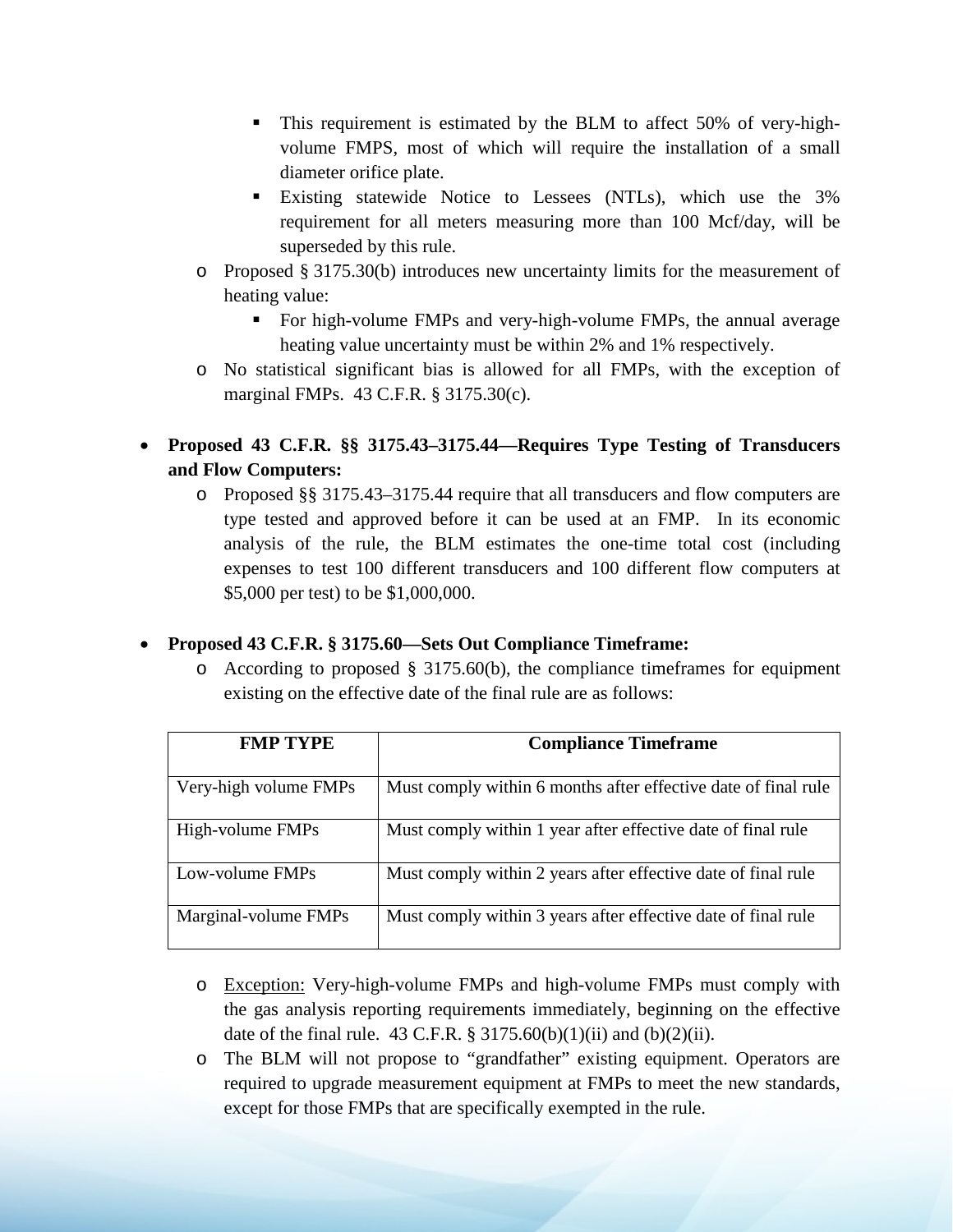- o Proposed § 3175.60(d) establishes the dates on which the applicable NTLs, variance approvals, and written orders relating to gas measurement will be rescinded. These dates correspond to the phase-in timeframes given in proposed § 3175.60(b).
	- Existing NTLs, variance approvals, and written orders will be rescinded 6 months for very-high-volume FMPs, 1 year for high-volume FMPs, 2 years for low-volume FMPs, and 3 years for marginal-volume FMPs.
- **Proposed 43 C.F.R. § 3175.80—Adds New and Updated Requirements for Orifice Plates and Meter Tubes Inspections:** 
	- o Proposed § 3175.80 adopts the current API standards and combines all orifice plate requirements into one section.
	- o Proposed §3175.80(d) also changes the frequency for routine orifice plate inspections.
		- **Presently, orifice plates are pulled and inspected every 6 months; however,** the proposed rule would increase inspections for high-volume and veryhigh-volume FMPs to 3 months and every 1 month respectively.
	- o Bi-weekly orifice plate inspections are now required for FMPs on newly drilled wells. 43 C.F.R. § 3175.80(c).
		- Bi-weekly inspections are required until it is demonstrated that the production of particulate matter from a new well, first coming into production, has subsided. At this point, the inspection frequency would follow the frequency found in proposed § 3175.80(d).
	- o Also, the current rules have no requirements for meter tube inspections. However, the proposed rules would require both visual and detailed meter tube inspections. Operators must periodically inspect the insides of meter tubes for pitting, scaling, and buildup of foreign substances. 43 C.F.R. §§ 3175.80(h) and 3175.80(i).
		- Visual meter tube inspections:
			- Low-volume FMPs: every 5 years
			- High-volume FMPs: every 2 years
			- Very-high-volume FMPs: every 1 year
		- Detailed meter tube inspections
			- High-volume FMPs: every 10 years
			- Very-high-volume FMPs: every 5 years
	- o Operators must notify the BLM at least 72 hours in advance of a visual or detailed meter-tube inspection or installation of a new meter tube. 43 C.F.R. § 3175.80(n).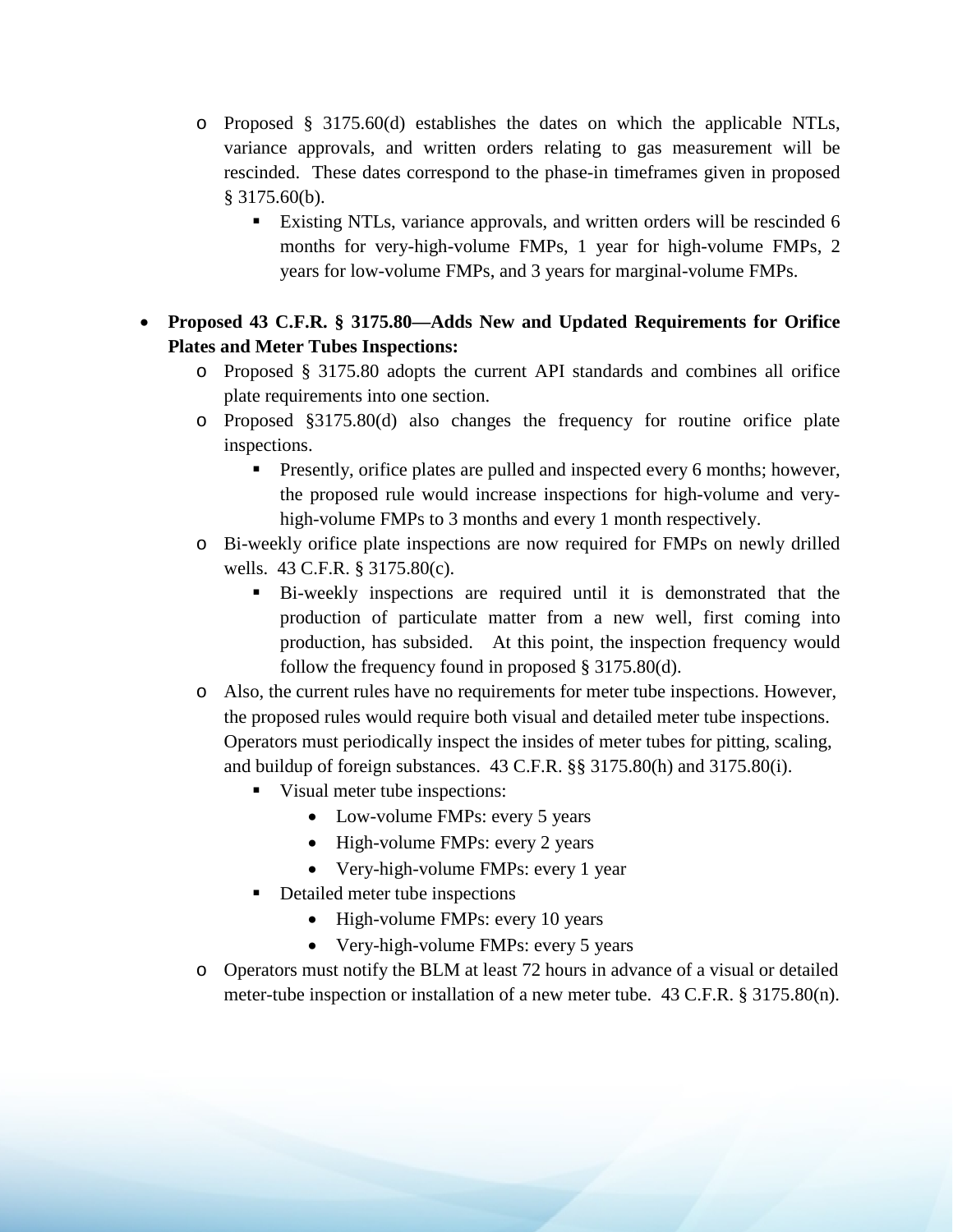- **Proposed 43 C.F.R. §§ 3175.90–3175.9—Adds and Updates Requirements for Mechanical Recorders:** 
	- o Proposed § 3175.90(a) restricts the use of mechanical recorders to FMPs measuring 100 Mcf/day or less.
	- o Proposed § 3175.91 sets new requirements for gauge lines and manifolds such as minimum diameter (ex. the minimum of a gauge line must be .375"), maximum length, slope, and material of construction (ex. gauge lines can only be stainless steel).
	- o Currently operators are required to calibrate all meters quarterly, regardless of flow rate. Proposed § 3175.92(b) changes the calibration frequency of marginal volume FMPs to every 6 months.
	- o Under proposed § 3175.92(f), operators are required to correct flow-rate errors that are greater than 2 Mcf/day, if they are due to the chart recorder being out of calibration, by submitting amended reports to Office of Natural Resources Revenue (ONRR).
	- o Presently, Onshore Order 5 does not require that data be available on-site for BLM inspections. However, under proposed § 3175.92(g), verification equipment must be certified at least every 2 years. Proof of certification must be kept on-site and be available to the BLM.
	- o The BLM is proposing to eliminate the use of a contract value for atmospheric pressure because contract provisions are not always in the public interest and do not always dictate the best measurement practice.
- **Proposed at 43 C.F.R. §§ 3175.100–3175.102—New and Updated Requirements for Electronic Gas Measurement (EGM) Systems:** 
	- o Proposed § 3175.100 adopts many provisions in statewide NTLs and adds requirements relating to on-site information, gauge lines, verification, test equipment, calculations, and information generated and retained by the EGM system. It also sets standards for the installation, operation, and inspection of EGM systems used for FMPs.
	- o The same requirements for gauge lines and manifolds found in proposed § 3175.91 for mechanical records is also found in proposed § 3175.101 for EGM systems.
	- o Meter calibration frequency is changed for EGM systems. The proposed frequency is as follows: monthly for very-high-volume FMPs, every 3 months for high-volume FMPs, every 6 months for low-volume FMPs, and every 12 months for marginal-volume FMPs. 43 C.F.R. § 3175.102(b).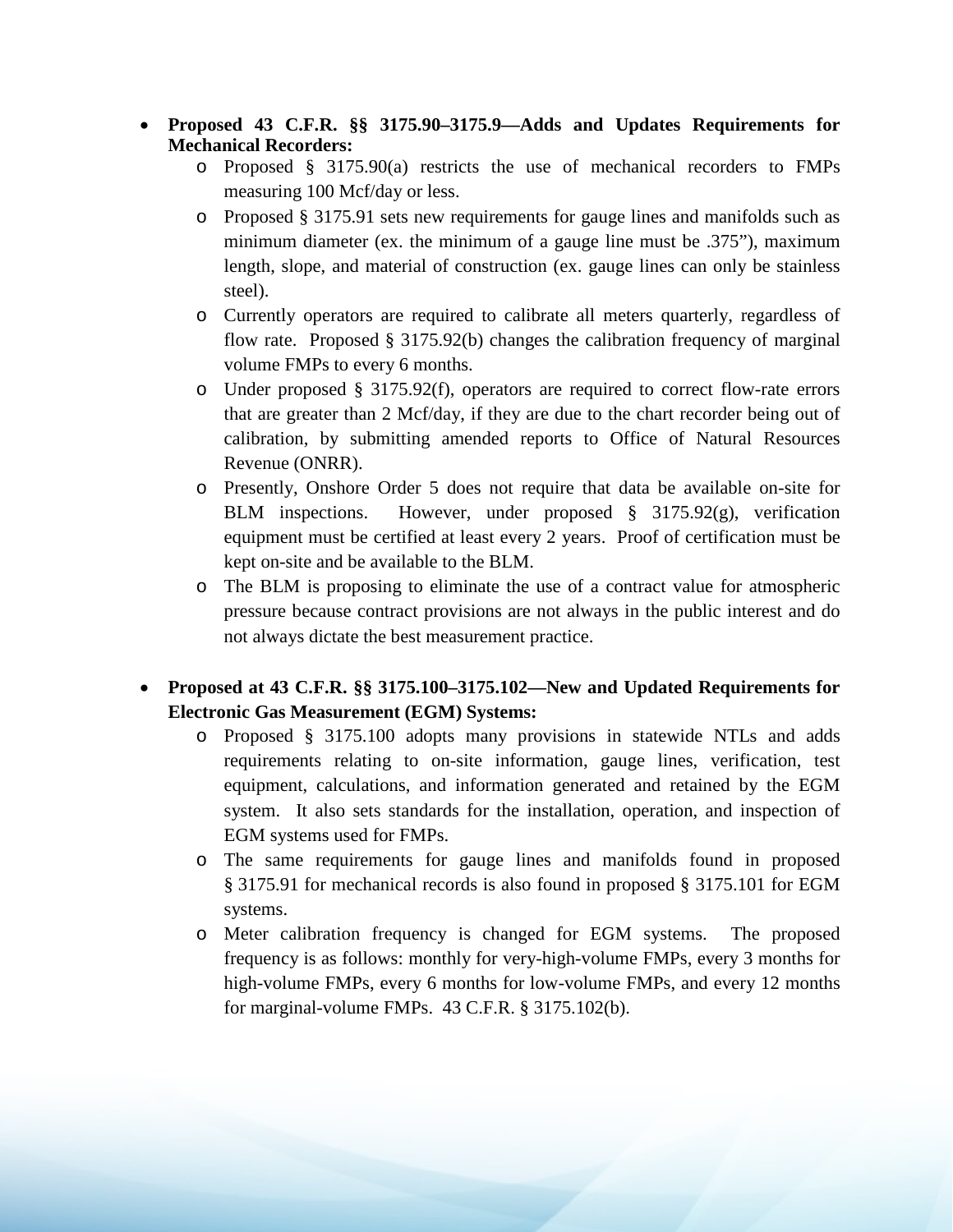- **Proposed 43 C.F.R. §§ 3175.110–3175.121—Increases Requirements for Gas Sampling and Analysis:** 
	- o Currently, Onshore Order 5 requires operators to determine the heating value of gas at each measurement annually. In contrast, the proposed rule increases the frequency of low-volume, high-volume, and very-high-volume FMPs. 43 C.F.R. § 3175.110.
		- For low-volume FMPs, the sample frequency increases to every 6 months; a change from once a year.
		- For high-volume and very-high-volume FMPs, the sampling frequency varies from weekly to semi-annually based on the historic variability of the heating value of gas measured at a particular FMP.
	- o Under proposed § 3175.111(a), spot samples at high- and very-high-volume FMPs must be taken at least every 3 months and every month, respectively, unless the BLM determines more frequent analysis is required. 43 C.F.R. § 3175.115(a).
	- o The BLM can require a different sampling frequency if analysis of the historic heating value variability at a given FMP results in an uncertainty that exceeds what would be required in proposed  $\S$  3175.30(b)(1) and (2). 43 C.F.R. § 3175.115(b).
		- That is, this BLM could require a sampling frequency from weekly to semi-annually until the sample is within acceptable uncertainty levels.
		- If acceptable uncertainty levels cannot be met through spot sampling, the operator will be required to install a composite sampling system or an online gas chromatograph. If required, the composite sampling system or an on-line gas chromatograph must be installed and operational no more than 30 days after the due date of the next sample.43 C.F.R. § 3175.115(d).
	- o The proposed rule also establishes requirements for the following:
		- The use of heating trace in sampling systems. 43 C.F.R. § 3175.111.
		- Sample probe design and placement. 43 C.F.R. § 3175.112.
		- Methods to ensure sample cylinders have been cleaned to API and GPA standards. 43 C.F.R. § 3175.113.
		- Verification of gas chromatographs. 43 C.F.R. § 3175.118.
		- The components in a gas sample that must be analyzed. 43 C.F.R. § 3175.119(b).
		- The entry of all gas analyses into a new BLM database, the Gas Analysis Reporting Verification System (GARVS) online computer system. 43 C.F.R. § 3175.120(f).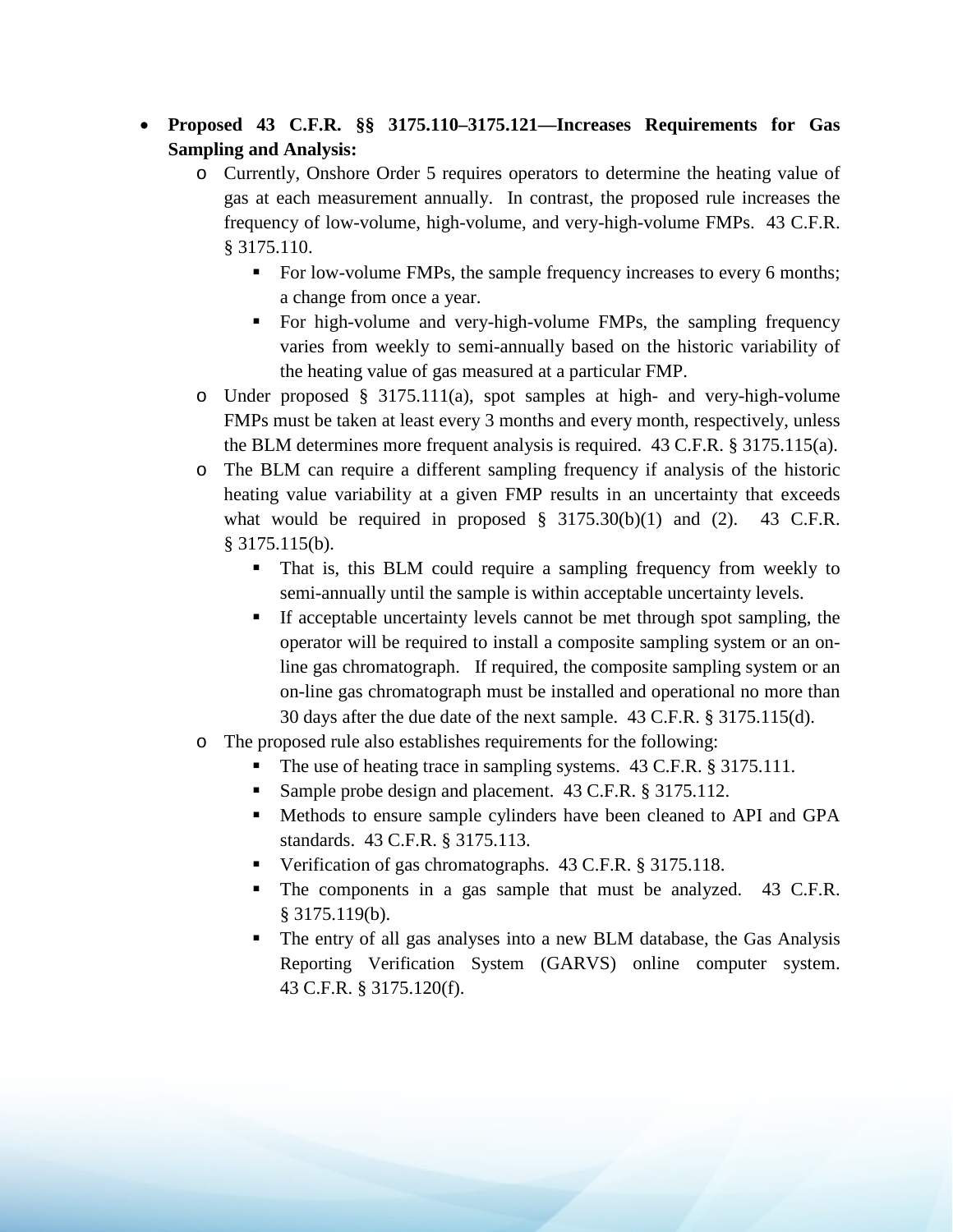- **Proposed 43 C.F.R. § 3175.126—Establishes New Requirements for the Reporting of Heating Value and Volume:** 
	- o Proposed § 3175.126 is a new requirement that defines the conditions under which the heating value and volume would be reported for royalty purposes.
	- o Operators are required to report the "dry" heating value, even though gas sales contracts often call for "wet" or saturated values. Samples must contain no water vapor unless the water vapor has been determined through actual on-site measurement and reported on the gas analysis report. 43 C.F.R.  $\S 3175.126(a)(1)$ .
	- o The practice of adjusting volumes for assumed water-vapor content is prohibited. 43 C.F.R. § 3175.126(b)(1).
	- o The unedited volume on a quantity transaction record (EGM systems) or an integration statement (mechanical recorders) must match the volume reported for royalty purposes, unless edits to the data can be justified and documented by the operator. 43 C.F.R. § 3175.126(b)(2).
- **Proposed 43 C.F.R. §§ 3175.130–3175.144—Establishes New Testing Protocols and Approval Processes for Transducers and Flow-Computer Software:** 
	- o A new testing protocol for differential-pressure, static-pressure, and temperature transducers used in conjunction with differential-flow meters at FMPs is established in § 3175.130.
	- o Testing must be documented and submitted to the PMT. The PMT will use the documentation to determine the uncertainty and influence effects of each make, model, and range of transducer tested. 43 C.F.R. § 3175.134.
	- o Under proposed § 3175.140, the BLM will approve a particular version of flowcomputer software if the testing is performed under the testing protocol in proposed §§ 3175.141 through 3175.144.
	- o After a software version is tested under proposed §§ 3175.141 through 3175.143, the PMT will review the results. If the test is deemed successful, the BLM will approve the use of the software version and flow computer and list the make and model of the flow computer, along with the software version tested, on the BLM website. 43 C.F.R. § 3175.144.
- **Proposed 43 C.F.R. § 3175.150—10 new violations are added to Proposed Onshore Order 5:**
	- o 10 new violations are added that will result in an immediate assessment of \$1,000. 43 C.F.R. § 3175.150.
		- New FMP orifice plate inspections not conducted and documented,
		- Routine FMP orifice plate inspections not conducted and documented,
		- Visual meter-tube inspection not conducted and documented,
		- Detailed meter-tube inspections not conducted and documented,